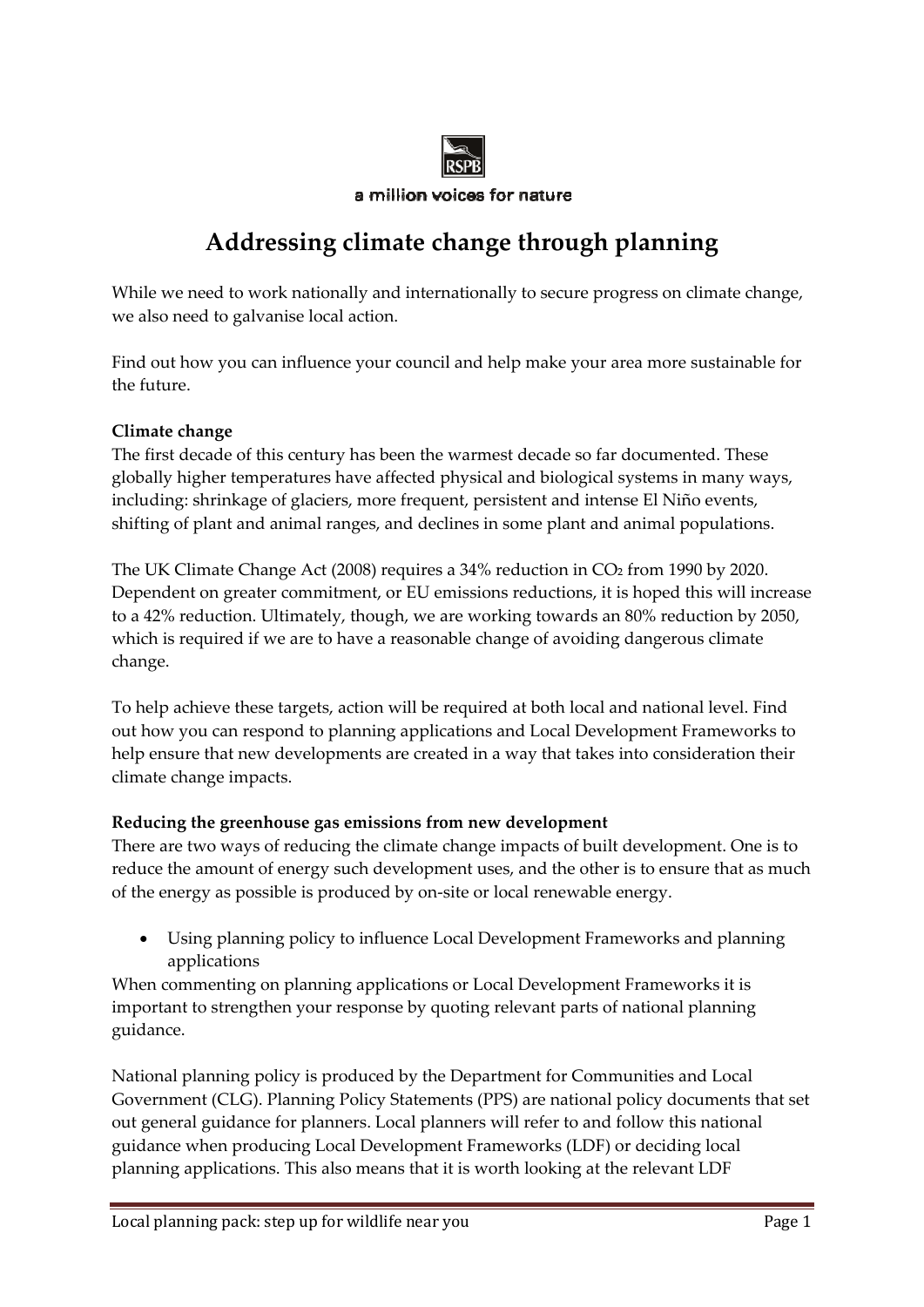documents for your area as they may provide you with useful policies to use in your responses.

The most immediately relevant national policy that will be helpful to quote when commenting on climate change aspects of planning applications or Local Development Frameworks is Planning and Climate Change: Supplement to PPS1. However, it may also be helpful to look at the entire policy documents.

Paragraph 26 of this Planning Policy Statement states that 'Planning authorities should have an evidence‐based understanding of the local feasibility and potential for renewable and low‐carbon technologies, including microgeneration [this is small‐scale renewable technology such as roof mounted solar panels or roof‐top wind turbines], to supply new development in their area. This may require them, working closely with industry and drawing in other appropriate expertise, to make their own assessments.

Drawing from this, and ensuring consistency with housing and economic objectives, planning authorities should:

(i) set out a target percentage of the energy to be used in new development to come from decentralised and renewable or low‐carbon energy sources where it is viable. The target should avoid prescription on technologies [This allows the developer to choose the type of renewable – wind, solar etc] and be flexible in how carbon savings from local energy supplies are to be secured…'

The Code for Sustainable Homes measures the sustainability of a new home against categories of sustainable design, rating the 'whole home' as a complete package. The code uses a 1–6 star rating system to communicate the overall sustainability performance of a new home.

The code sets minimum standards for energy and water use at each level.

Responding to Local Development Frameworks

The government policy highlighted above states that 'Local Planning Authorities can set their own targets for on-site renewable energy for new development.' Try to ensure that, as a bare minimum, the council adopt a policy such as that below.

'The council will require all developments, to strive towards achieving the principle for all developments to provide for their energy needs through renewables.'

If there are opportunities for bigger renewable energy generation projects, such as Combined Heat and Power, that could service many developments locally, then this percentage should be raised. It is important to bear in mind that the PPS states that all policies on on‐site renewables must be properly tested and therefore must be achievable; however, this does not mean that they cannot be ambitious.

This approach also helps to increase the energy efficiency of developments. By taking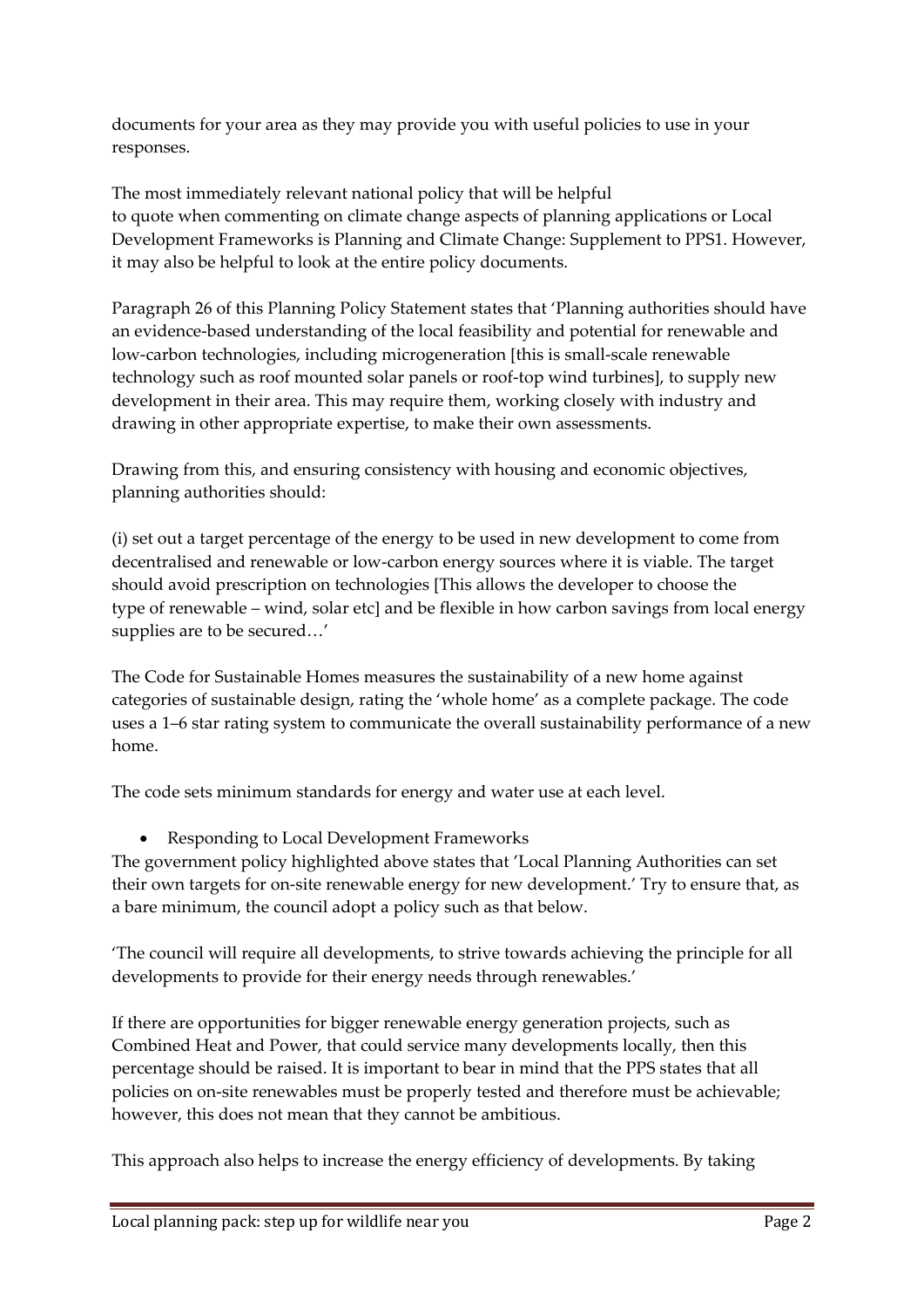steps to increase efficiency developers can reduce the amount of renewable energy that needs to be produced on‐site.

Responding to planning applications

There are minimum standards for energy efficiency at each level of the Code for Sustainable Homes so when responding to planning applications ask that the development be built to the highest energy efficiency standard possible. If it is a housing development, suggest that it should reach level 4 of the code or above.

### **Planning and climate change adaptation**

Providing better space for wildlife eg, parks, gardens and wildlife corridors (green infrastructure), and creating development that leaves room for biodiversity will give species room to move and adapt to climate change.

 Planning and Climate Change. Supplement to Planning Policy Statement 1 Paragraph 24 states that planning authorities should take into account:

the effect of development on biodiversity and its capacity to adapt to likely change in the climate

‐ the contribution to be made from existing and new opportunities for open space and green infrastructure to urban cooling [areas that are not built on help to cool cities], sustainable drainage systems, and conserving and enhancing biodiversity'.

Action through Local Development Frameworks

All developments should make some provisions for biodiversity. By creating more space for wildlife we can increase its ability to adapt to changes in the environment. Therefore we have to ensure that all new development provides as much room for wildlife as possible.

Encourage your local authority to protect and expand the network of local protected sites. Ensure that the local authority has also identified some new areas for habitat recreation. This may be wetland, heathland or another priority habitat depending on the area where you live.

• Planning applications

When responding to planning applications, look for the following;

- **‐** Ensure that all developments are designed to function effectively in future climatic conditions, with low energy inputs
- **‐** Ensure the development incorporates the provision of multifunction greenspace that provides opportunities for both recreation and biodiversity.
- **‐** Ask whether green roofs have been considered (a green roof is a roof of a building that is partially or completely covered with vegetation and soil, that provides useable habitat for plants and invertebrates).
- **‐** Ask for ponds planted with native species as these help with biodiversity and can provide important drainage functions.